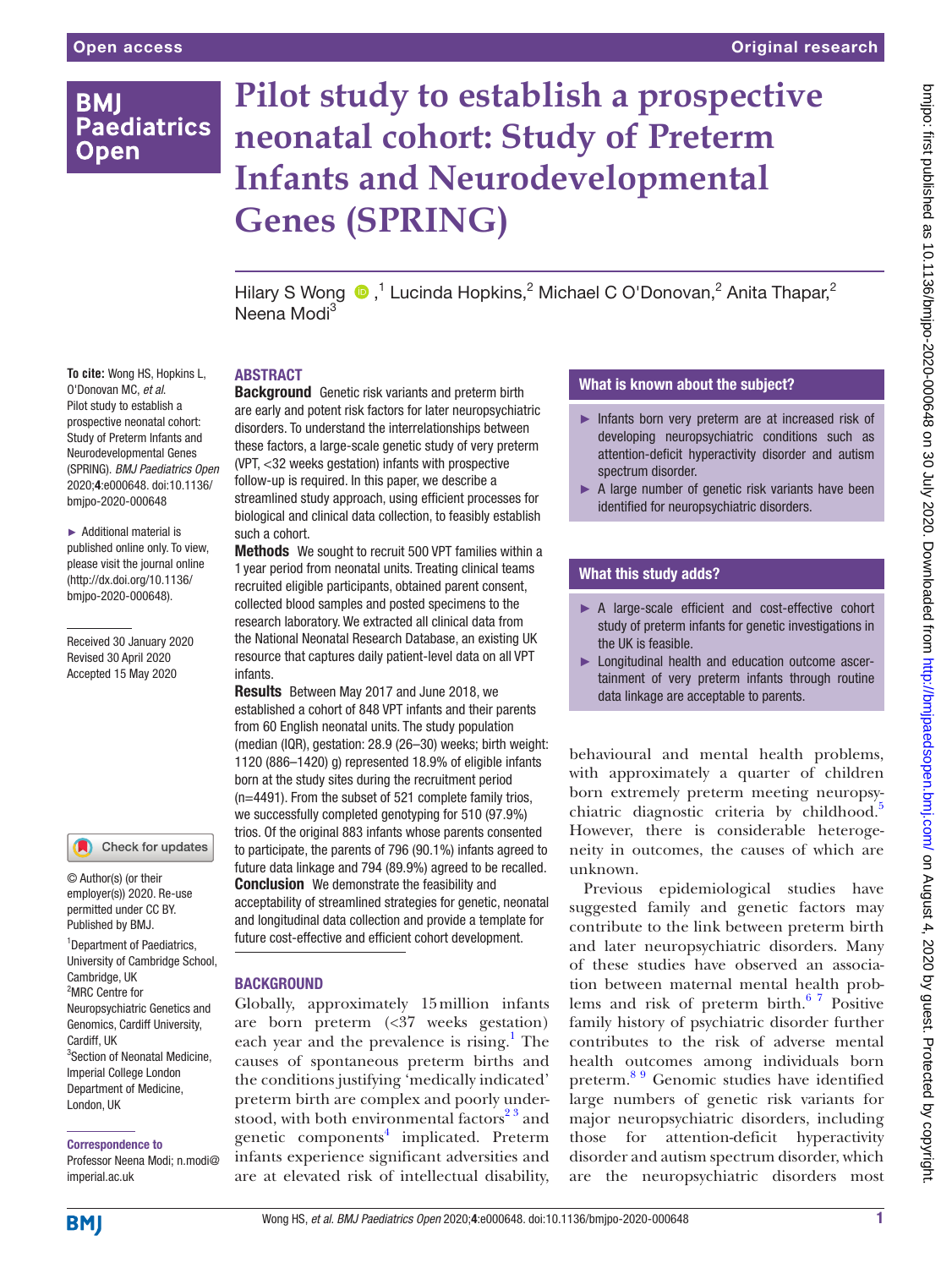strongly associated with preterm birth in childhood.<sup>10</sup> However, the relevance of these genetic risk variants for those born preterm has not been investigated.

A large preterm birth cohort with genomic data and prospective clinical phenotyping would be required to investigate the relationship between genetic risks, preterm birth and neuropsychiatric outcomes. There is no sufficiently powered existing prospective cohort of preterm infants for such investigations and the costs, time and resource requirements for recruitment and data collection by established methods are likely to be prohibitive. Our aims were to examine the feasibility of largescale recruitment and DNA collection in a multicentre setting, by capitalising on existing research infrastructure in the UK to streamline operational efficiencies, and the acceptability to parents of prospective follow-up through routine data linkage and direct recall for detailed phenotyping. Our secondary aim was to conduct a preliminary investigation to explore the hypothesis that the very preterm (VPT, <32 weeks gestation) population is enriched for rare pathogenic copy number variants; the results of this investigation were reported in a separate paper. [11](#page-5-6)

#### **METHODS**

#### Study sites and recruitment

We invited expressions of interest in participation as study sites from all 43 neonatal intensive care units (NICUs) and 77 local neonatal units (LNUs) in England. In the UK, neonatal care is provided within managed clinical networks where LNUs provide the full range of care, including short periods of intensive care, for babies deliv-ered in the nominal catchment area of the hospital.<sup>[12](#page-5-7)</sup> Most babies born over 27 weeks gestation will usually receive their full care in their LNU. Babies who are more preterm or those who require complex or longer-term intensive care are transferred to a NICU, where tertiary specialist care is provided. From the units that expressed interest, we selected study sites based on the potential number of eligible participants, geographical coverage and record of accomplishment of research activities in the unit. The study was included in the National Institute for Health Research Clinical Research Network Portfolio, which allowed us to access support, such as Clinical Research Network-funded research nurses in England. Being a 'portfolio study' also acts as an incentive for recruitment activities from neonatal units as the accrual data are used to inform future allocations of NHS research support funding to hospital trusts. All study procedures were carried out by the treating clinical or research staff based locally at the participating study sites. These local staff received training in the study procedures from the investigator team using training videos and teleconferences.

Recruitment took place between 1 May 2017 and 30 June 2018. Eligible participants were infants born VPT and their parents. While we aimed to recruit both parents

for trio-based genome analysis, single-parent families were also included. Similarly, we recruited infants where one or both parents declined to participate in the study themselves. We did not recruit parents known to be genetically unrelated to the child, for instance if the pregnancy had arisen from a donor gamete. Potential participants could be approached and recruited at any point during their neonatal hospitalisation at the discretion of the local research staff. Informed written consent was obtained from each parent (for themselves) and their offspring at the local site. We sought to recruit 500 VPT infants over the 1year recruitment phase.

#### Biological specimen collection and laboratory processing

Blood samples from participants were collected into EDTA specimen bottles. For infants, 0.5 to 1mL of blood were collected by heel lance, venepuncture or from an indwelling arterial catheter during blood sampling for routine clinical care to avoid an additional intervention for the infant. If the target volume was not achieved, a second aliquot was obtained, also collected during routine sampling. Five millilitre of blood was collected from each parent. The blood specimens were labelled using barcodes and a unique participant study number, packaged in a designated mailing box for biological specimens, in accordance with UN3373 regulations and P650 packaging instructions, and posted to the research laboratory at the MRC Centre for Neuropsychiatric Genetics and Genomics (MRC CNGG), Cardiff University within 7 days of sample collection using UK standard postal services. No laboratory processing of the samples took place at the recruitment study sites.

DNA was extracted from the blood specimens in-house at the MRC CNGG, from full sets of parent–infant trios in the first instance, using GE Healthcare DNA extraction kits. DNA sample quantification was determined using Quant-iT PicoGreen dsDNA assay kits and samples were genotyped using Illumina OmniExpress BeadChip arrays. Samples with concentrations below  $50 \text{ ng}/\text{µL}$ were excluded from genotyping. DNA was considered of adequate quality on successful completion of array-based genotyping.

#### Clinical data collection

To minimise research workload and participant burden, we capitalised on the existing National Neonatal Research Database (NNRD) to access relevant clinical data on the research participants. Investigator NM led the establishment of the NNRD in 2007 to support the use of clinical data to improve neonatal care and outcomes, and the UK Neonatal Collaborative comprising all neonatal units that contributed data. Patient-level point-of-care electronic data entered by treating clinicians on all infants admitted to the neonatal units are released with permission from the Caldicott Guardians to the Neonatal Data Analysis Unit at Imperial College London, where they are merged and cleaned to create the NNRD ([https://www.imperial.](https://www.imperial.ac.uk/neonatal-data-analysis-unit) [ac.uk/neonatal-data-analysis-unit](https://www.imperial.ac.uk/neonatal-data-analysis-unit)). Data captured on the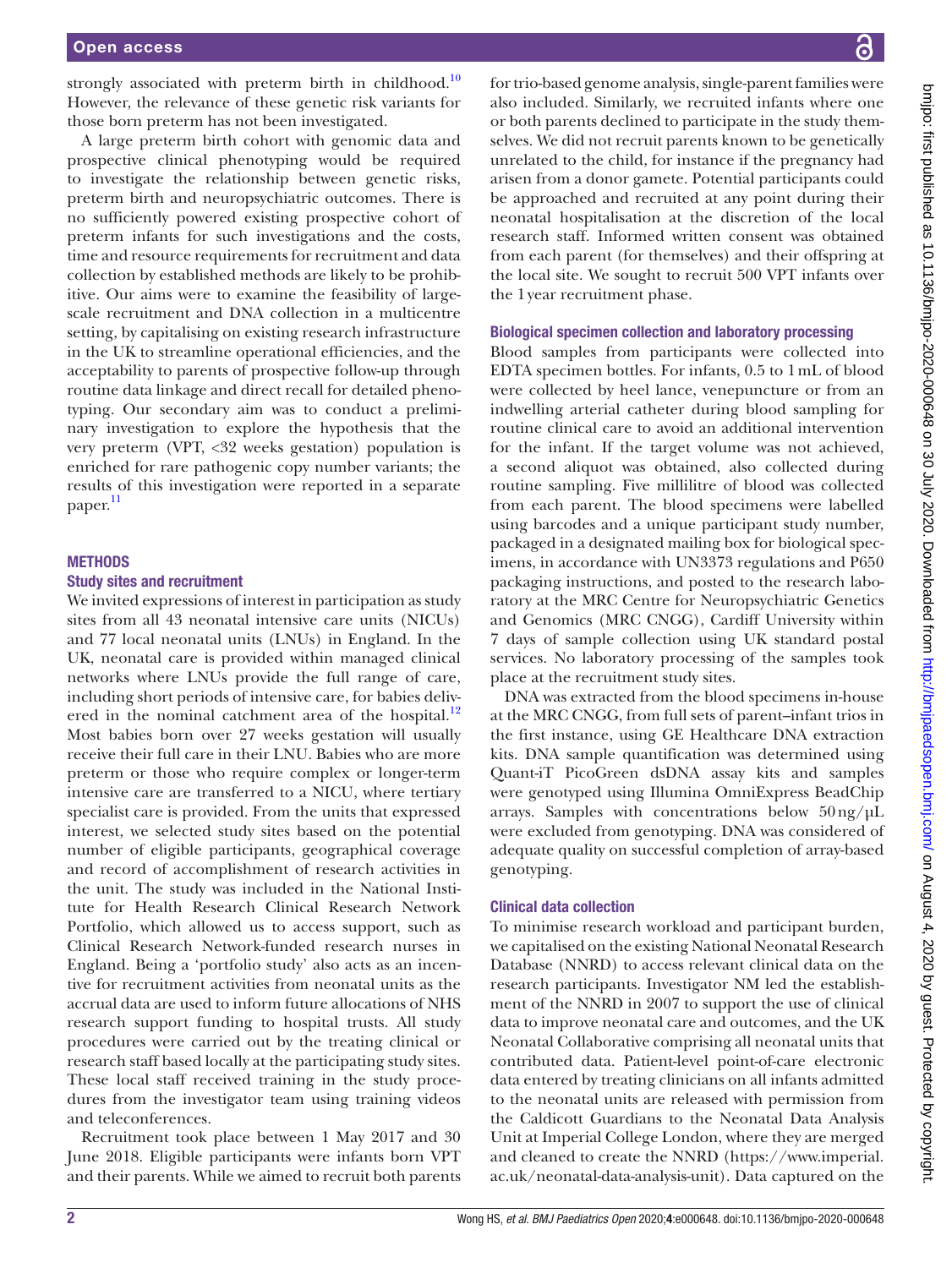NNRD include demographic details, daily records of intervention and treatments through the neonatal inpatient stay, diagnoses and follow-up health status at age 2years. The NNRD has complete population coverage of all neonatal unit admissions, including all VPT births in England, Wales and Scotland (approximately 7000 annually) and is approved by the UK National Research Ethics Service (10/80803/151) as a research database and by the Health Research Authority Confidentiality Advisory Group  $(8-05(f)/0210)$ .

On receipt of parent signed authorisation, the unique NNRD identifier for each participating infant was obtained from his/her neonatologist. All relevant participant clinical data, including gestational age, birth weight, sex, time of onset of labour and maternal postcode, were extracted from the NNRD.

#### Consent for follow-up

Permissions were sought from parents of participating infants to conduct follow-up studies by means of linkage of the genetic and clinical data to future routine health and educational records, in order to reduce the research burden associated with long-term follow-up and outcome ascertainment. This was indicated by the parents' response to the following statement in the consent form: '*I give permission for the research team to link the study information on my baby to records that the NHS and other public organisations hold'*. Consent was also sought for recontacting the family in the future for detailed phenotyping through face-to-face or questionnaire-based assessments. Parents were made aware of their right to withdraw from the study at any point by contacting the researchers.

# Patient and public involvement

We involved Bliss, the leading national preterm charity in the design and funding application for the study. We consulted parent representatives in developing the study materials including the participant information sheet. They will be consulted for the public dissemination of the findings from this research.

# **RESULTS**

# Recruitment and establishment of study population

We received expressions of interest from 75 out of 120 neonatal units in England. Of these, we selected 60 neonatal units (24 NICUs and 36 LNUs) to be study sites. These provided an extensive population catchment coverage in England (see [online supplementary mate](https://dx.doi.org/10.1136/bmjpo-2020-000648)[rial 1](https://dx.doi.org/10.1136/bmjpo-2020-000648) for geographical coverage and list of participating hospitals).

During the 14-month recruitment period, 1853 families were approached and 779 (42.0%) families, consisting of 883 infants, consented to participation ([figure](#page-3-0) 1). Blood samples were not collected in nine infants prior to their discharge. In five cases, the sample was lost during postage. Blood samples from 869 infants, 753 mothers and 551 fathers were successfully received in the MRC CNGG laboratory. Of these samples, there were 529 full infant–parent trios, quads (in twin births) or quints (in triplet births).

Clinical data extraction from the NNRD was successful in 848 (97.6%) infants whose blood samples had arrived at the laboratory. The demographic and neonatal characteristics of these participants are summarised in [table](#page-4-0) 1.

During the recruitment period, a total of 8998 infants were born at <32 weeks gestation in England, with 4491 being born at participating study sites. Therefore, this study cohort represent 18.9% of eligible infants born at study sites and 9.4% of the national VPT population. Our study sample was representative of the national VPT population in gestational age, birth weight, proportion of boys, singleton pregnancies, spontaneous onset of preterm labour and mode of delivery [\(table](#page-4-0) 1).

#### DNA extraction and quality

DNA was extracted from a subset of blood samples from 521 full parent–infant trios who had successful linkage to infant clinical data. Of these, nine trios were excluded from genotyping due to inadequate DNA sample concentration (below  $50 \text{ ng/}\mu\text{L}$ ) of one of the trio members. An additional two trios were excluded due to array capacity, resulting in 510 (97.9%) trios of this subset being successfully genotyped.

#### Follow-up

Of the 883 infants whose parents consented to participate in the study, 796 (90.1%) agreed for their child's future health and educational data to be linked to the research data. Consent was also obtained from the parents of 794 (89.9%) for future direct contact.

# **DISCUSSION**

Large-scale prospective cohort studies are timeconsuming and expensive to conduct. Cohorts of special patient or high-risk groups, such as preterm infants, require assembly from multiple centres across large geographical areas, which poses additional logistical challenge. In our pilot study, we overcame some of these barriers by optimising research operational efficiencies. Although other large-scale preterm neonatal cohorts with genetic data exist internationally,  $13-17$  none have collected parent DNA samples for trio-based genetic analyses. Parent blood samples for trio-based analysis are essential to identify likely pathogenic de novo variants. Our study approaches were purposefully designed to reduce research burden, respectful of the needs of preterm neonates and their families and sensitive to the culture within neonatal units. Within 1year, we successfully established a large contemporaneous VPT neonatal cohort for genetic investigations.

# Choice of recruitment and data collection methods

The completeness and quality of data held in the NNRD has been validated for use in research.<sup>[18](#page-5-9)</sup> The advantages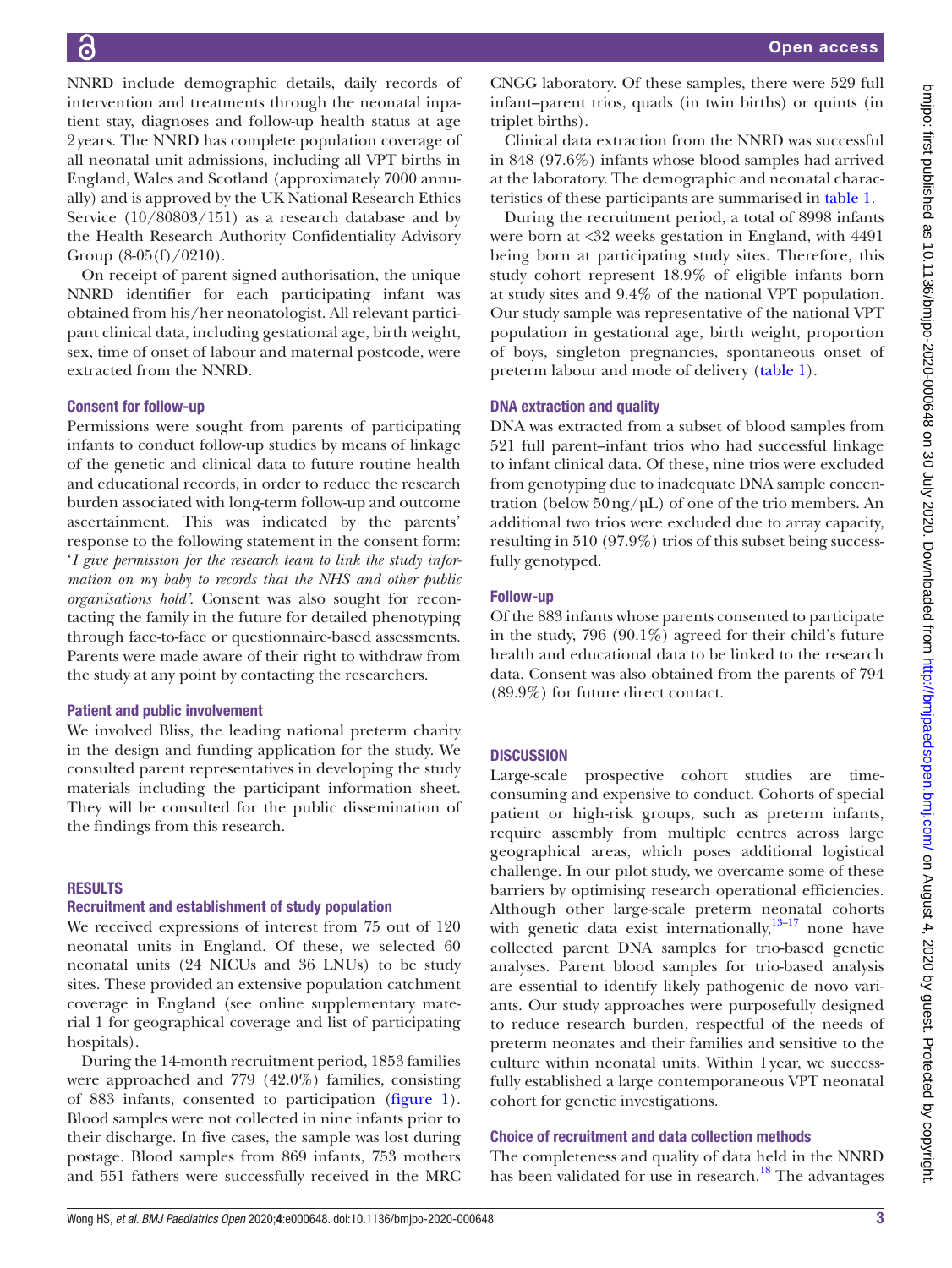

Figure 1 Flowchart of recruitment and establishment of the cohort for the Study of Preterm Infants and Neurodevelopmental Genes, England, UK, 2017–2018. VPT, very preterm.

of leveraging routine electronic health records for research are well-recognised. These include less intrusive data collection, elimination of the need for duplicate data entry and reduced research burden and cost. The reduced demands allowed us to incorporate the study activities within the workload of existing clinical and research staff at the participating centres, thereby minimising research costs.

As no research-specific prospective data collection was required, our study design also removed the time pressure to recruit newborn infants immediately after birth, particularly as this may be a stressful and emotional time for parents. Time constraints on decision-making reduce willingness to participate.<sup>19</sup> Participants in our study were usually recruited a few weeks after delivery, when the

<span id="page-3-0"></span>parents had become more familiar with the neonatal unit environment and the clinical staff.

Another strategy we adopted was to use opportunistic blood sampling for the infant. An aim of neonatal research is to minimise painful interventions and blood loss. Our approach removed the need for researchspecific venepuncture and allowed sampling to be conducted flexibly.

#### Limitations of study design

It was not possible to evaluate if our study design had a direct impact on recruitment rates as recruitment to neonatal studies varies widely depending on the nature of the study and the target population. Enrolment rates of more than 90% were achieved by population-based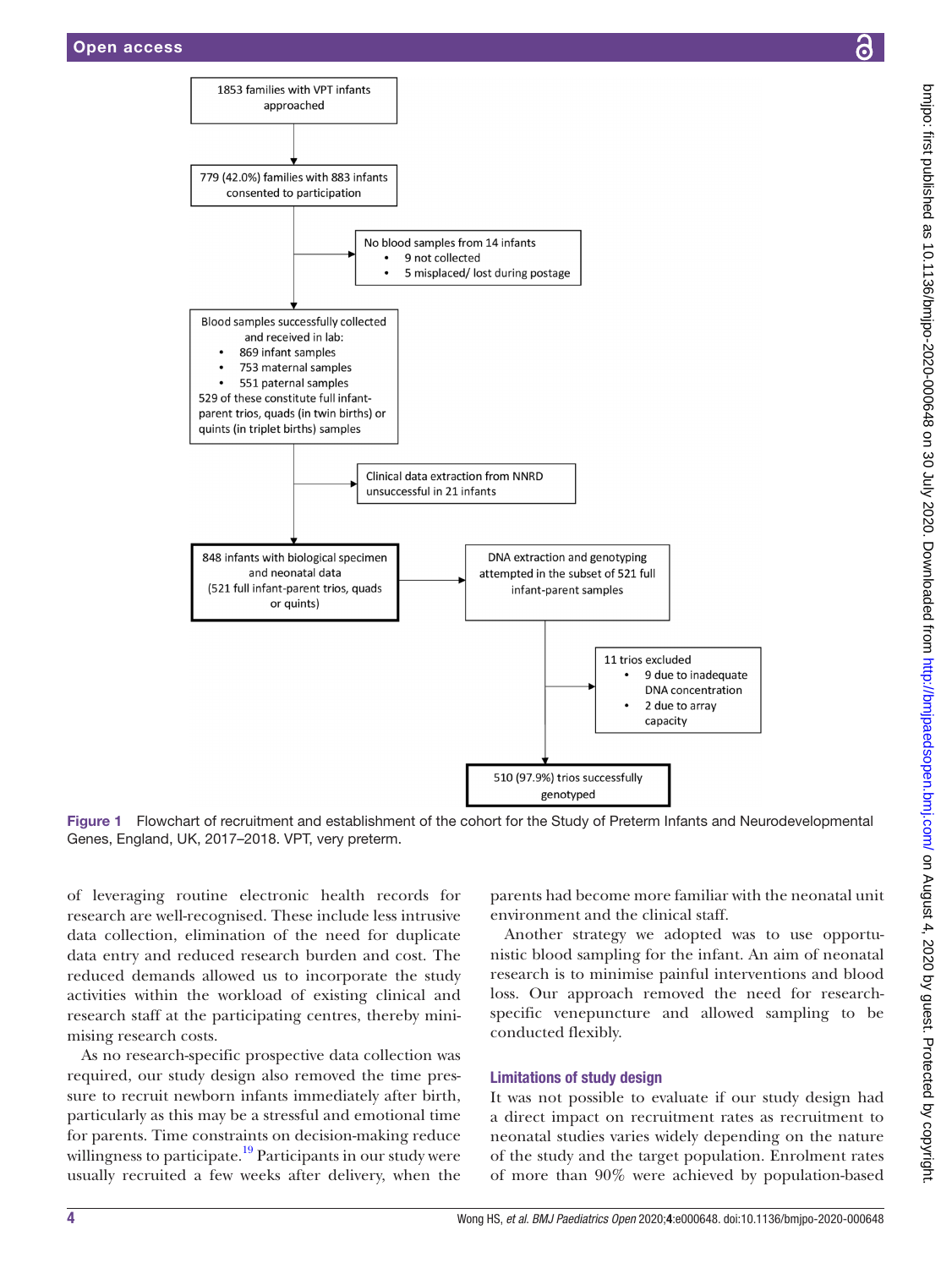<span id="page-4-0"></span>Table 1 Neonatal characteristics of SPRING participants and of all VPT infants born in the participating/study sites and in England during the recruitment period (May 2017– June 2018)

|                                                       | <b>SPRING</b><br>participants<br>$(n=848)$ | All eligible<br>infants born<br>in study<br>sites<br>$(n=4491)$ | <b>National</b><br>cohort<br>$(n=8998)$ |
|-------------------------------------------------------|--------------------------------------------|-----------------------------------------------------------------|-----------------------------------------|
| Gestational<br>age in weeks,<br>median (IQR)          | 28.9<br>$(26 - 30)$                        | 29<br>$(27 - 30)$                                               | 29<br>$(27 - 30)$                       |
| Birth weight in<br>grams, median<br>(IQR)             | 1120<br>$(886 - 1420)$                     | 1175<br>$(882 - 1480)$                                          | 1170<br>$(880 - 1470)$                  |
| Boys, $n$ $(\%)$                                      | 456 (53.8)                                 | 2469 (55.0)                                                     | 4900 (54.5)                             |
| Singleton<br>pregnancy, n<br>$(\% )$                  | 638 (75.2)                                 | 3359 (74.8)                                                     | 6706 (74.5)                             |
| Spontaneous<br>onset of labour,<br>$n (\%)$           | 474 (55.9)                                 | 2431 (54.1)                                                     | 4815 (53.5)                             |
| Caesarean<br>section<br>delivery, n (%)               | 498 (58.7)                                 | 2584 (57.5)                                                     | 5087 (56.5)                             |
| Maternal age<br>at birth in<br>years,<br>median (IQR) | $31(27-35)$                                | Information<br>not available                                    | Information<br>not available            |

SPRING, study of preterm infants and neurodevelopmental genes; VPT, very preterm.

preterm birth cohorts using traditional study methods such as the EPIPAGE  $2,2^{\circ}$  the EPICure  $2^{21}$  and the Express. $^{22}$  This suggests that parents of preterm infants are in general willing to participate in birth cohort studies. However, it is recognised that genetic research studies typically experience lower recruitment rates than other types of biomedical research. $^{23}$  $^{23}$  $^{23}$  Our enrolment rate (42.7% of parents approached) is comparable to that reported by the German Neonatal Network, which sought to collect DNA samples from very low birthweight (<1500g) infants at 54 German NICUs and successfully enrolled  $54\%$  of eligible infants in the first 2years.<sup>24</sup> As our study relied entirely on existing neonatal staff, it was possible that recruitment was reduced by competing workloads. Staffing availability and research capacity across the study centres were highly variable. This had a measureable impact on the implementation of the study with approximately one-third of participating neonatal units only initiating recruitment mid-way through the recruitment phase. Despite this, we managed to achieve our recruitment target of 500 families within 11 months, ahead of schedule. We did not include the recruitment of a 'term control group', which will be vital for direct case– control comparison, in this pilot study. The recruitment of well, term-born infants and their parents for genetic

analyses will undoubtedly lend new logistical and ethical challenges that need further exploration.

Although our cohort was representative of the national VPT population in neonatal characteristics, selection bias might have been introduced due to the lack of study information materials adapted for non-English speaking families and for those with low literacy. Ethnic and socioeconomic disparities in preterm birth rates are welldescribed. Future studies should consider how to better integrate study processes targeted at enabling participation of these groups.

Although the NNRD has been successfully utilised for clinical research in the UK, the utility of the database for the study of environmental influences and outcome phenotyping in the context of genetic investigations has yet to be demonstrated, and will need to be examined in future studies. We had not allowed for the collection of different biological tissues at different time points to enable epigenetic analyses, as this would have added onto the research burden of the clinical teams and the families participating. The feasibility and acceptability of using archived or surplus biological specimens collected during routine clinical care, for example archived newborn blood spot, for this purpose could be further explored.

# Acceptability of research by data linkage

The increasing availability of electronic health records and administrative data provides opportunity for longitudinal cohort follow-up by data linkage. Traditional methods used in neonatal follow-up studies can be timeconsuming, expensive and burdensome and are particularly problematic for large sample sizes. In addition, follow-up studies are often compromised by selection bias due to attrition. We found a high level of willingness among parents for their child's routine data to be used in neonatal follow-up research. This corroborates the findings from a systematic review that reported widespread public support for data sharing and linkage for research purposes.<sup>25</sup> In our study, we sought broad consent without specifying the time and type of data that will be accessed. However, Audrey *et al* revealed the complexity of issues surrounding informed consent for data linkage in a large qualitative study of young people's views.<sup>26</sup> Four hypothetical scenarios were presented to 55 participants to prompt considerations regarding consent requirements. The authors concluded that perceptions were diverse, and sometimes inconsistent. In general, participant views on data linkage were influenced by the social sensitivity of the research question and the likely health benefits in the public interest. Future research in data linkage will benefit from a robust and consistent governance framework that is acceptable to the public.

# **CONCLUSIONS**

We demonstrate the feasibility of a streamlined study approach to achieve a large prospective VPT cohort